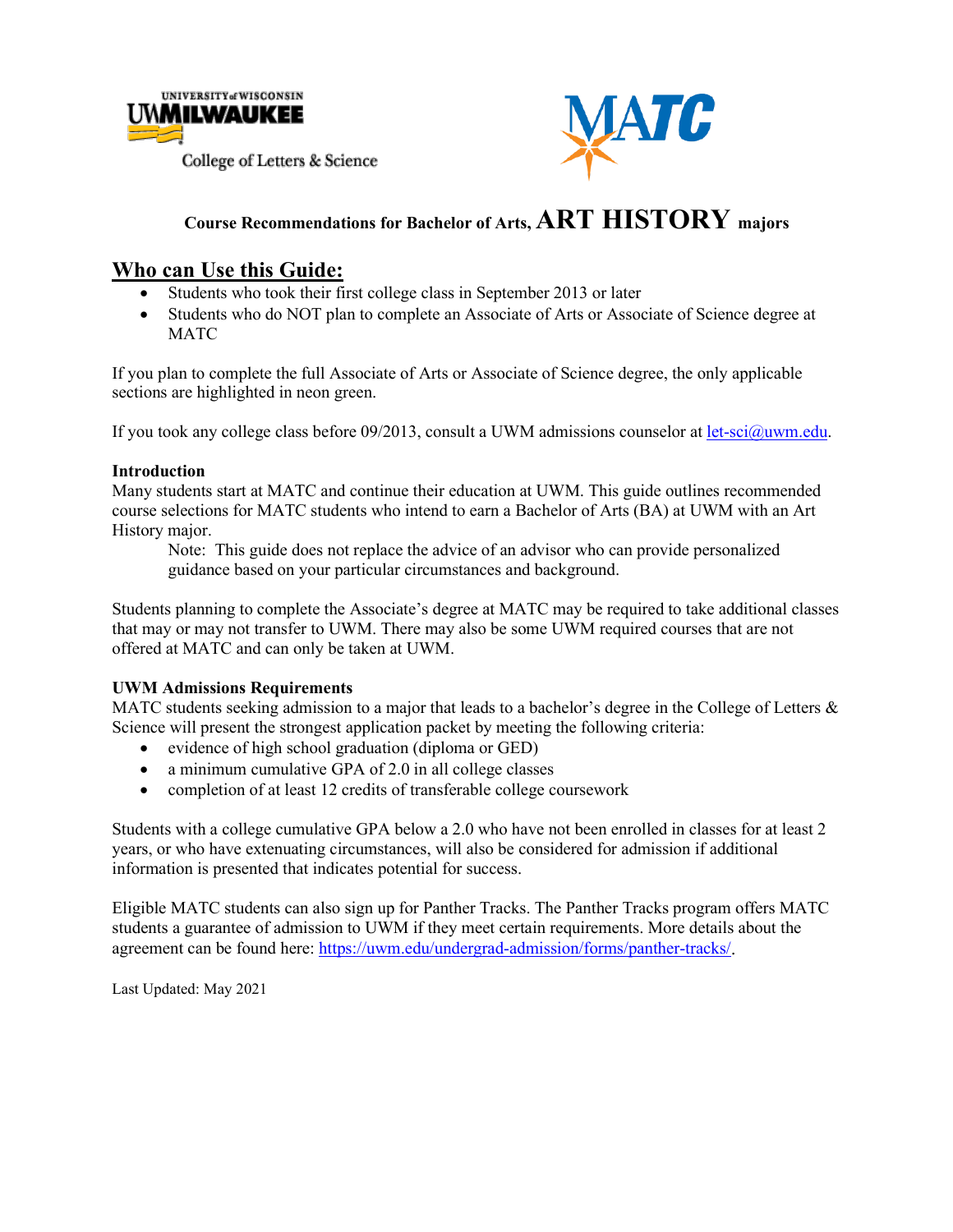#### **Goal**

While at MATC, students can complete the following UWM requirements on a pathway towards a UWM BA in Art History:

- $\checkmark$  Fine Arts Requirement (3 credits can be completed at MATC)
- $\checkmark$  English Requirement (Parts A and B can be completed at MATC)
- $\checkmark$  Math Requirement (Parts A and B can be completed at MATC)
- $\checkmark$  Natural Science Requirement (all 12 credits can be completed at MATC)
- $\checkmark$  Humanities Requirement (6 of the 12 credits required can be completed at MATC)
- $\checkmark$  Social Science Requirement (all 12 credits can be completed at MATC)
- $\checkmark$  Cultural Diversity Requirement (3 credits can be completed at MATC with careful course selection)
- $\checkmark$  World Language Requirement (4 years of high school or 4 semesters of college)
- $\checkmark$  Art History Major Requirement (6 of the 30 credits can be completed at MATC)
- $\checkmark$  International requirement (6 of the 9 credits can be completed at MATC)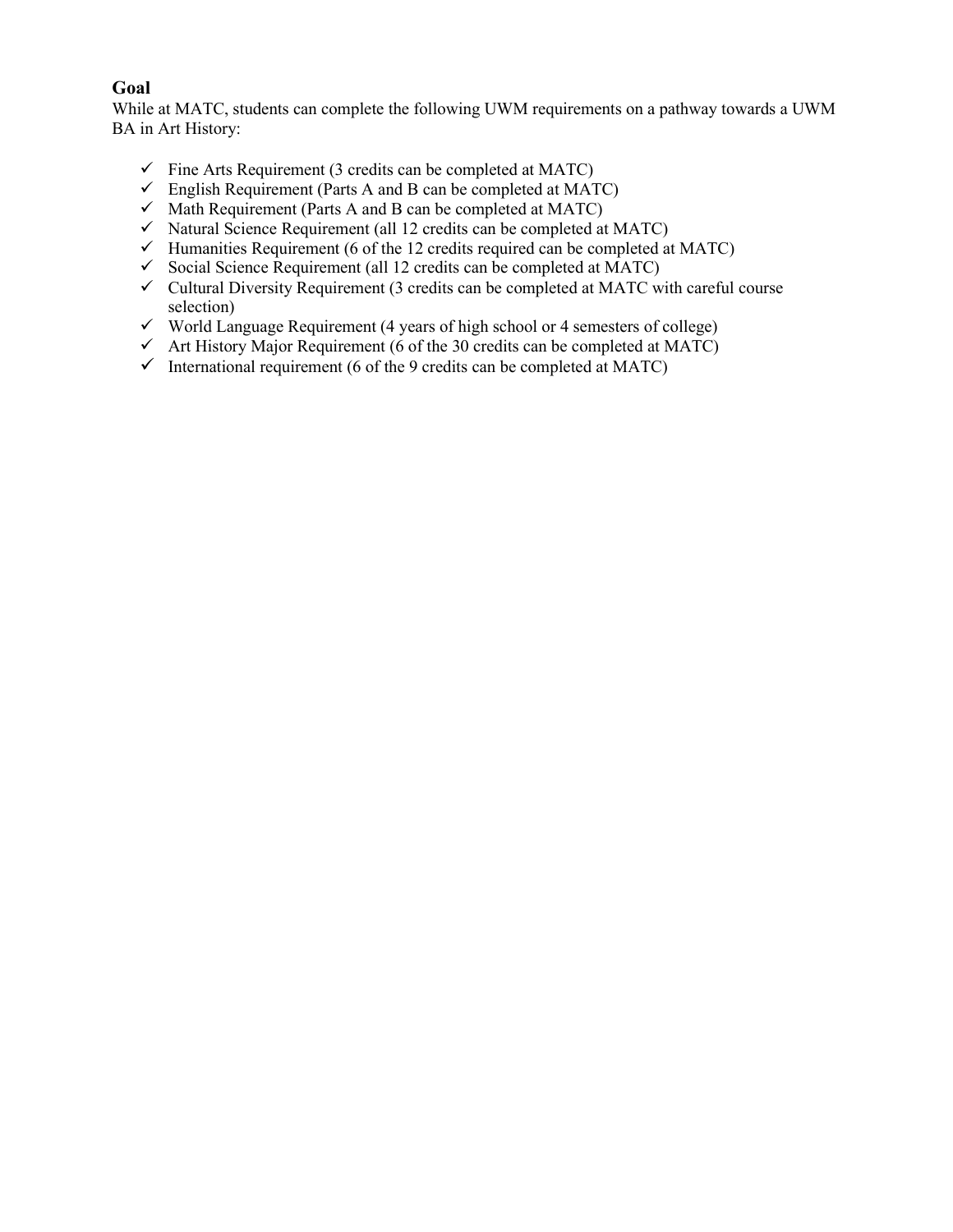### **Course Recommendations and Transferability**

#### **Fine Arts**

|                | <b>MATC</b>                        |    | <b>UWM</b> will accept it as | : MATC<br><b>Meets</b>        | <b>Meets UWM BA</b> |             |             |
|----------------|------------------------------------|----|------------------------------|-------------------------------|---------------------|-------------|-------------|
| <b>Course</b>  | <b>Title</b>                       | v. | Course                       | <b>Title</b><br>$\sim$<br>مدب |                     | Keauırement | Keauırement |
| <b>ART 201</b> | $\sim$ $\sim$<br>Understanding Art |    | <b>Art 106</b>               | <b>Art Survey</b>             |                     | manities    | Arts        |

### **English (complete all)**

|                | <b>MATC</b>              |                             |           | <b>UWM will accept it as:</b> | <b>Meets MATC AA</b> | <b>Meets UWM BA</b> |                |
|----------------|--------------------------|-----------------------------|-----------|-------------------------------|----------------------|---------------------|----------------|
| Course         | <b>Title</b>             |                             | Course    | <b>Title</b>                  | Сr.                  | Requirement         | Requirement    |
| <b>ENG 201</b> | English 1                |                             | Eng 101   | Intro to College Writing      |                      | English             |                |
| <b>ENG 202</b> | English 2                | 3 (must earn a C or higher) | Eng $102$ | College Writing and Research  |                      | English             | English Part A |
| <b>ENG 208</b> | <b>Technical Writing</b> |                             | Eng 206   | <b>Technical Writing</b>      |                      |                     | English Part B |

### **Math (complete all)**

|                 | MATC                    |                             |             | <b>UWM</b> will accept it as:          |     | <b>Meets MATC AA</b> | <b>Meets UWM BA</b>                |
|-----------------|-------------------------|-----------------------------|-------------|----------------------------------------|-----|----------------------|------------------------------------|
| Course          | <b>Title</b>            | Ur.                         | Course      | <b>Title</b>                           | Cr. | Requirement          | Requirement                        |
| <b>MATH 200</b> | Intermediate Algebra    | 4 (must earn a C or higher) | Math 105    | Intermediate Algebra                   |     | Math                 | Math Part A                        |
| <b>MATH 260</b> | <b>Basic Statistics</b> |                             | MthStat 215 | <b>Elementary Statistical Analysis</b> |     | Math                 | Math Part B and<br>Natural Science |

### **World Language**

The Art History major requires world language through the 4<sup>th</sup> level. If you took four years of the same language in high school, you have satisfied the requirement and no further coursework is needed. If you did not take four years of a world language in high school, take the following classes at MATC or take a different language at UWM. If you took two or three years of the same world language in high school, contact us for information.

| <b>MATC</b>          |              |     |             | <b>UWM</b> will accept it as: |     | <b>Meets MATC AA</b><br>Requirement | <b>Meets UWM BA</b><br>Requirement |
|----------------------|--------------|-----|-------------|-------------------------------|-----|-------------------------------------|------------------------------------|
| Course               | <b>Title</b> | Cr. | Course      | <b>Title</b>                  | Cr. |                                     |                                    |
| FLANG <sub>202</sub> | Spanish 1    |     | Spanish 103 | First-semester Spanish        |     | Foreign Language                    | World Language                     |
| FLANG <sub>205</sub> | Spanish 2    |     | Spanish 104 | Second-semester Spanish       |     | Foreign Language                    | World Language                     |
| FLANG <sub>213</sub> | Spanish 3    |     | Spanish 203 | Third-semester Spanish        |     |                                     | World Language and International   |
| FLANG <sub>214</sub> | Spanish 4    |     | Spanish 204 | Fourth-semester Spanish       |     |                                     | World Language and International   |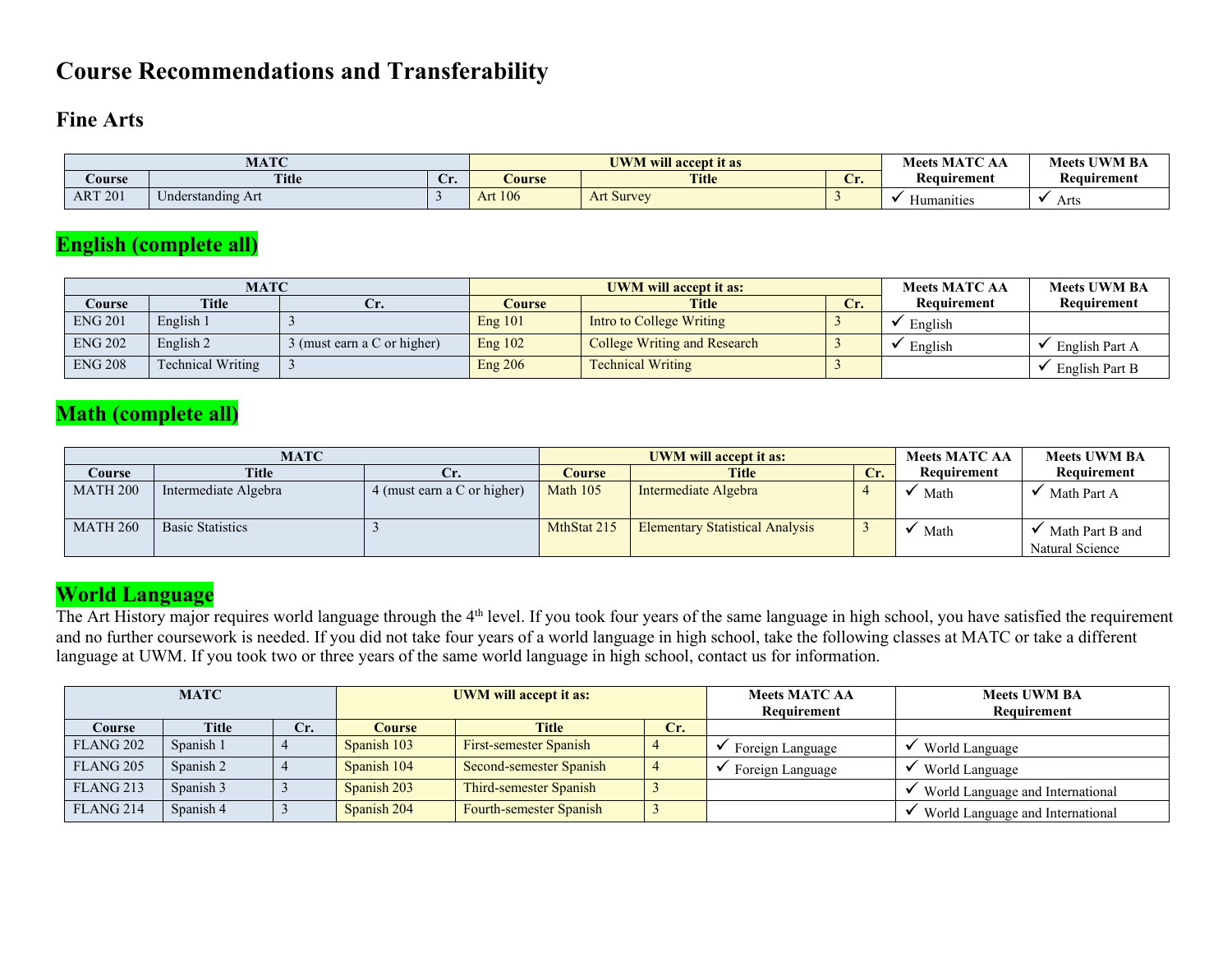## **Humanities (Choose two)**

|                          | <b>MATC</b>                             |                         |                 | <b>UWM</b> will accept it as:           | <b>Meets MATC AA</b> | <b>Meets UWM BA</b>     |                                                |
|--------------------------|-----------------------------------------|-------------------------|-----------------|-----------------------------------------|----------------------|-------------------------|------------------------------------------------|
|                          |                                         |                         |                 |                                         |                      | Requirement             | Requirement                                    |
| Course                   | <b>Title</b>                            | Cr.                     | <b>Course</b>   | <b>Title</b>                            | Cr.                  |                         |                                                |
| <b>ENG 213</b>           | American Literature to 1865             | $\overline{3}$          | <b>Eng 223</b>  | American Writers to 1900                | 3                    | $\checkmark$ Humanities | $\checkmark$ Humanities                        |
| <b>ENG 214</b>           | American Literature since<br>1865       | $\mathfrak{Z}$          | <b>Eng 224</b>  | Amer Writers: 1900 to present           | 3                    | Humanities              | Humanities                                     |
| <b>ENG 215</b>           | Contemporary Literature                 | $\mathfrak{Z}$          | <b>Eng 248</b>  | Literature and Contemporary Life        | 3                    | Humanities              | $\checkmark$ Humanities                        |
| <b>ENG 218</b>           | African American Literature 1           | $\overline{3}$          | Africol 102     | <b>Survey African Am Literature</b>     | $\overline{3}$       | Humanities              | Humanities and Cultural Diversity              |
| <b>ENG 219</b>           | African American Literature 2           | $\overline{3}$          | Africol 210     | The African American Novel              | $\overline{3}$       | Humanities              | Humanities and Cultural Diversity              |
| <b>ENG 220</b>           | Native American Literature              | $\mathfrak{Z}$          | <b>Eng 276</b>  | Intro to American Indian Literature     | $\overline{3}$       | Humanities              | Humanities and Cultural Diversity              |
| <b>ENG 221 OR</b><br>223 | African Am<br>Literature/Women          | 3                       | <b>Eng 277</b>  | <b>Intro Ethnic Minority Literature</b> | $\mathfrak{Z}$       | $\checkmark$ Humanities | $\checkmark$ Humanities and Cultural Diversity |
| <b>ENG 222</b>           | Images of Women in Lit.                 | $\mathfrak{Z}$          | <b>Eng 243</b>  | Intro to Literature by Women            | 3                    | Humanities              | $\checkmark$ Humanities and Cultural Diversity |
| <b>ENG 225</b>           | Holocaust Literature                    | $\mathfrak{Z}$          | Comp Lit 231    | <b>Literature and Religion</b>          | 3                    | Humanities              | Humanities and International                   |
| <b>ENG 235</b>           | Utopian and Science Fiction<br>Lit      | $\mathfrak{Z}$          | Classic 260     | <b>Classical Utopias</b>                | 3                    | Humanities              | $\checkmark$ Humanities                        |
| <b>ENG 240</b>           | Intro to Modern Cinema                  | $\overline{3}$          | <b>Eng 290</b>  | <b>Intro to Film Studies</b>            | 3                    | ✓<br>Humanities         | $\checkmark$ Humanities                        |
| <b>HIST 204</b>          | Western Civilization 1776 to<br>present | $\mathfrak{Z}$          | <b>Hist 102</b> | Western Civilization 1500 to present    | 3                    | Social Science          | $\checkmark$ Humanities and International      |
| <b>HIST 210</b>          | Women in American History               | $\mathfrak{Z}$          | <b>Hist 243</b> | Women in American History               | 3                    | ✓<br>Social Science     | $\checkmark$ Humanities                        |
| <b>HIST 214</b>          | <b>African American History</b>         | $\mathfrak{Z}$          | African 111     | Intro Afr-Am History to 1865            | $\overline{3}$       | ✓<br>Social Science     | Humanities and Cultural Diversity              |
| <b>HIST 215</b>          | African Am. History and<br>Culture      | $\mathfrak{Z}$          | African 112     | Intro Afr-Am History 1865 to present    | $\mathfrak{Z}$       | Social Science          | Humanities and Cultural Diversity              |
| <b>HIST 228</b>          | World History to 1500                   | $\overline{\mathbf{3}}$ | <b>Hist 131</b> | World History to 1500                   | 3                    | Social Science          | Humanities and International                   |
| <b>HIST 229</b>          | World History since 1500                | $\mathfrak{Z}$          | <b>Hist 132</b> | World History since 1500                | $\mathfrak{Z}$       | Social Science          | Humanities and International                   |
| SOCSCI 200               | Intro to Ethical Issues                 | $\mathfrak{Z}$          | Philos 241      | <b>Introductory Ethics</b>              | 3                    | Social Science          | ✓<br>Humanities                                |
| SOCSCI <sub>250</sub>    | Intro Philosophy                        | $\overline{3}$          | Philos 101      | <b>Intro Philosophy</b>                 | $\overline{3}$       | Social Science          | Humanities                                     |
| SPEECH <sub>201</sub>    | <b>Elements of Speech</b>               | $\mathfrak{Z}$          | Commun 103      | <b>Public Speaking</b>                  | 3                    | Speech                  | Humanities                                     |
| SPEECH 204               | Communication & Leadership              | $\overline{\mathbf{3}}$ | Commun          | Elective                                | $\mathfrak{Z}$       | Humanities              | Humanities                                     |
| SPEECH <sub>206</sub>    | Intercultural Communication             | $\mathfrak{Z}$          | Commun          | Elective                                | $\overline{3}$       | Speech                  | ✓<br>Humanities                                |
| SPEECH 211               | Oral Interpretation                     | $\mathfrak{Z}$          | Commun          | Elective                                | $\mathfrak{Z}$       | $\checkmark$ Humanities | $\checkmark$ Humanities                        |

# **Social Sciences (Choose four but no more than two from the same subject area)**

|          | <b>MATC</b>                  |     | <b>UWM</b> will accept it as: |                              |     | <b>Meets MATC AA</b><br>Requirement | <b>Meets UWM BA</b><br>Requirement |
|----------|------------------------------|-----|-------------------------------|------------------------------|-----|-------------------------------------|------------------------------------|
| Course   | <b>Title</b>                 | Cr. | Course                        | <b>Title</b>                 | Cr. |                                     |                                    |
| ECON 201 | Principles of Microeconomics |     | Econ $103$                    | Principles of Microeconomics |     | Social Science                      | Social Science                     |
| ECON 202 | Principles of Macroeconomics |     | Econ $104$                    | Principles of Macroeconomics |     | Social Science                      | Social Science                     |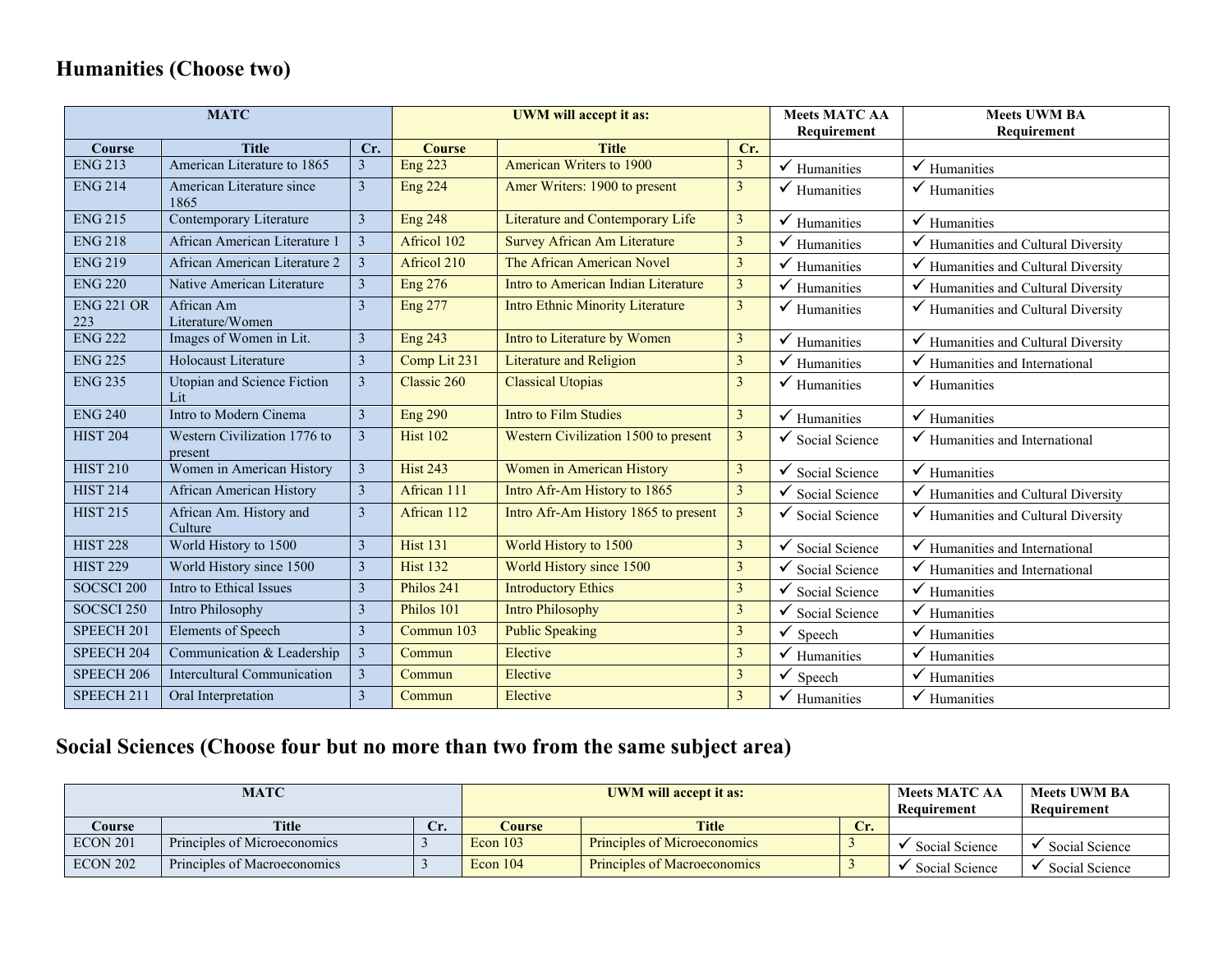| <b>ECON 215</b>       | Economics of Discrimination               | 3              | <b>Econ 248</b>   | <b>Economics of Discrimination</b>             | 3              | $\checkmark$ Social Science | $\checkmark$ Social Science and<br><b>Cultural Diversity</b> |
|-----------------------|-------------------------------------------|----------------|-------------------|------------------------------------------------|----------------|-----------------------------|--------------------------------------------------------------|
| <b>ECON 223</b>       | <b>Ecological Economics</b>               | 3              | Global 201        | Economics and the Environment                  | $\overline{3}$ | $\checkmark$ Social Science | $\checkmark$<br>Social Science                               |
| <b>ENG 196</b>        | Oral and Interpersonal Communication      | 3              | Comm 105          | <b>Business and Professional Communication</b> | $\mathfrak{Z}$ |                             | Social Science                                               |
| <b>HIST 212</b>       | America Since 1877                        | 3              | <b>Hist 152</b>   | American History: 1877 to Present              | $\mathfrak{Z}$ | ✓<br>Social Science         | ✓<br>Social Science                                          |
| <b>HIST 216</b>       | History of American Minorities            | 3              | Hist elective     |                                                | $\overline{3}$ | $\checkmark$ Social Science | Social Science and<br><b>Cultural Diversity</b>              |
| <b>HIST 218</b>       | Native American History and Culture       | $\mathfrak{Z}$ | <b>Hist 263</b>   | North American Indian History Since<br>1887    | $\mathfrak{Z}$ | $\checkmark$ Social Science | $\checkmark$ Social Science and<br><b>Cultural Diversity</b> |
| <b>HIST 219</b>       | Wisconsin Indians                         | 3              | <b>Hist 262</b>   | North American Indian History to 1887          | $\mathfrak{Z}$ | $\checkmark$ Social Science | Social Science and<br><b>Cultural Diversity</b>              |
| <b>HIST 231</b>       | Latin American History                    | 3              | <b>Hist 180</b>   | Latin American Society and Culture             | $\mathfrak{Z}$ | ✓<br>Social Science         | Social Science                                               |
| <b>HIST 236</b>       | The Vietnam Years                         | 3              | <b>Hist 287</b>   | The Vietnam War                                | $\mathfrak{Z}$ | Social Science              | Social Science                                               |
| SOCSCI <sub>203</sub> | Intro to Sociology                        | 3              | Sociol 101        | <b>Intro to Sociology</b>                      | $\overline{3}$ | ✓<br>Social Science         | ✓<br>Social Science                                          |
| SOCSCI 204            | Marriage & Family                         | 3              | Sociol 260        | Family & Intimate Relationships                | $\mathfrak{Z}$ | ✓<br>Social Science         | ✓<br>Social Science                                          |
| SOCSCI <sub>205</sub> | <b>Social Problems</b>                    | 3              | Sociol 102        | <b>Solving Social Problems</b>                 | $\overline{3}$ | ✓<br>Social Science         | ✓<br>Social Science                                          |
| SOCSCI 206            | Intro Cultural Anthropology               | 3              | Anthro 102        | Intro Anthropology: Culture and Society        | $\mathfrak{Z}$ | Social Science              | Social Science                                               |
| SOCSCI 207            | Intro Criminology                         | 3              | Sociol 241        | Criminology                                    | $\overline{3}$ | Social Science              | Social Science                                               |
| SOCSCI 208            | <b>Global Cultures</b>                    | 3              | Global 101        | Intro Global Studies: People & Politics        | $\overline{3}$ | Social Science              | Social Science                                               |
| SOCSCI 209            | Sociology of Religion                     | 3              | Sociol 215        | <b>Religion and Society</b>                    | 3              | Social Science              | Social Science                                               |
| SOCSCI <sub>211</sub> | Intro Women's Studies                     | 3              | <b>WGS 200</b>    | Intro to Women's and Gender Studies            | $\overline{3}$ | ✓<br>Social Science         | Social Science                                               |
| SOCSCI 214            | Gender and Society                        | 3              | Sociol 250        | <b>Sex and Gender</b>                          | $\mathfrak{Z}$ | Social Science              | Social Science                                               |
| SOCSCI <sub>221</sub> | American Government and Politics<br>Today | 3              | Pol Sci 103       | Intro to American Gov't & Politics             | $\overline{3}$ | $\checkmark$ Social Science | $\checkmark$ Social Science                                  |
| SOCSCI <sub>222</sub> | American State and Local Government       | 3              | Pol Sci 104       | <b>State Politics</b>                          | $\mathfrak{Z}$ | ✓<br>Social Science         | ✓<br>Social Science                                          |
| SOCSCI <sub>236</sub> | Juvenile Delinquency                      | 3              | Sociol 246        | Juvenile Delinquency                           | $\mathfrak{Z}$ | Social Science              | Social Science                                               |
| SOCSCI 241            | World Geography                           | 3              | Geog 110          | The World: People & Regions                    | $\overline{3}$ | Social Science              | ✓<br>Social Science                                          |
| SOCSCI <sub>242</sub> | African-American Social Thought           | 3              | African           | Elective                                       | 3              | $\checkmark$ Social Science | Social Science and<br>✓<br><b>Cultural Diversity</b>         |
| SOCSCI 246            | Human Sexuality                           | 3              | Letters & Science | Elective                                       | $\mathfrak{Z}$ | Social Science              | $\checkmark$ Social Science                                  |
| SPEECH 203            | Interpersonal Communication               | 3              | Commun 101        | <b>Interpersonal Communication</b>             | $\mathfrak{Z}$ | $\checkmark$ Speech         | ✔ Social Science                                             |

# **Natural Science (Choose 9 credits, at least one must be a lab)**

|                       | <b>MATC</b>                |     | <b>UWM</b> will accept it as: |                                  |             | <b>Meets MATC AA</b> | <b>Meets UWM BA</b>   |
|-----------------------|----------------------------|-----|-------------------------------|----------------------------------|-------------|----------------------|-----------------------|
|                       |                            |     |                               |                                  | Requirement | Requirement          |                       |
| Course                | Title                      | Cr. | <b>Course</b>                 | Title                            | Cr.         |                      |                       |
| BIOSCI 236            | General Biology            |     | Bio Sci 102                   | <b>Elements of Biology</b>       |             | Natural Science      | Natural Science + Lab |
| <b>BIOSCI 257</b>     | Biology for Majors 1       |     | Bio Sci 150                   | <b>Foundations of Biology I</b>  |             | Natural Science      | Natural Science + Lab |
| BIOSCI <sub>258</sub> | Biology for Majors 2       |     | Bio Sci 152                   | <b>Foundations of Biology II</b> |             | Natural Science      | Natural Science + Lab |
| <b>BIOSCI 260</b>     | Plagues, People, and Power |     | <b>Natural Science</b>        | Elective                         |             | Natural Science      | Natural Science       |